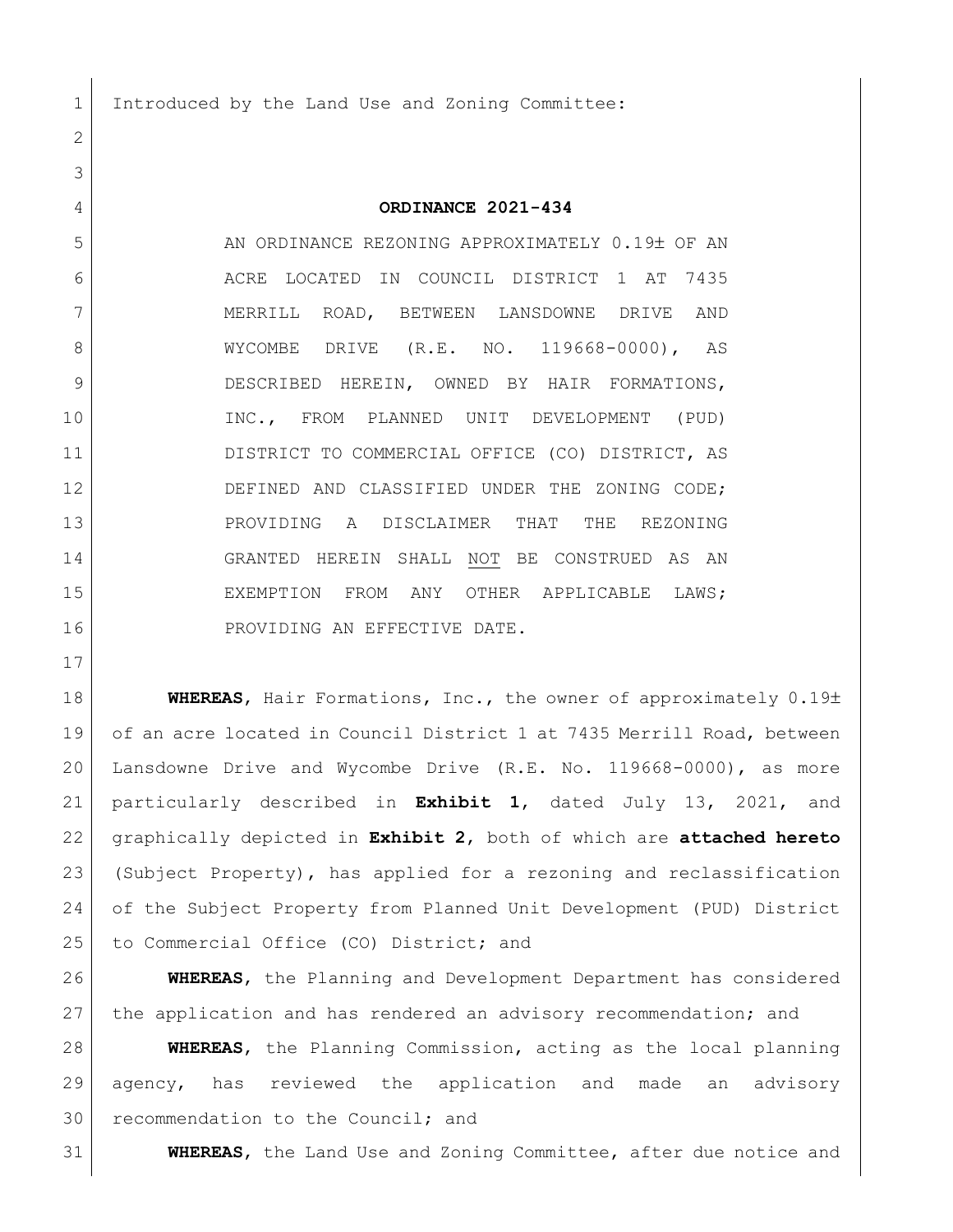1 public hearing has made its recommendation to the Council; and

 **WHEREAS**, taking into consideration the above recommendations and all other evidence entered into the record and testimony taken at the public hearings, the Council finds that such rezoning: (1) is consistent with the *2030 Comprehensive Plan*; (2) furthers the goals, objectives and policies of the *2030 Comprehensive Plan*; and (3) is 7 | not in conflict with any portion of the City's land use regulations; 8 | now, therefore

 **BE IT ORDAINED** by the Council of the City of Jacksonville: **Section 1. Property Rezoned.** The Subject Property is hereby rezoned and reclassified from Planned Unit Development (PUD) District to Commercial Office (CO) District, as defined and classified 13 under the Zoning Code, City of Jacksonville, Florida.

 **Section 2. Owner and Description.** The Subject Property is owned by Hair Formations, Inc., and is described in **Exhibit 1, attached hereto.** The applicant is Lavonia Gipson and Aaron Gipson, 7435 Merrill Road, Jacksonville, Florida 32277; (904) 744-3050.

 **Section 3. Disclaimer.** The rezoning granted herein shall **not** be construed as an exemption from any other applicable local, state, or federal laws, regulations, requirements, permits or approvals. All other applicable local, state or federal permits or approvals shall be obtained before commencement of the development 23 or use and issuance of this rezoning is based upon acknowledgement, 24 representation and confirmation made by the applicant(s), owners(s), developer(s) and/or any authorized agent(s) or designee(s) that the subject business, development and/or use will be operated in strict compliance with all laws. Issuance of this rezoning does **not** approve, promote or condone any practice or act that is prohibited or 29 restricted by any federal, state or local laws.

 **Section 4. Effective Date.** The enactment of this Ordinance shall be deemed to constitute a quasi-judicial action of the City

 $-2 -$